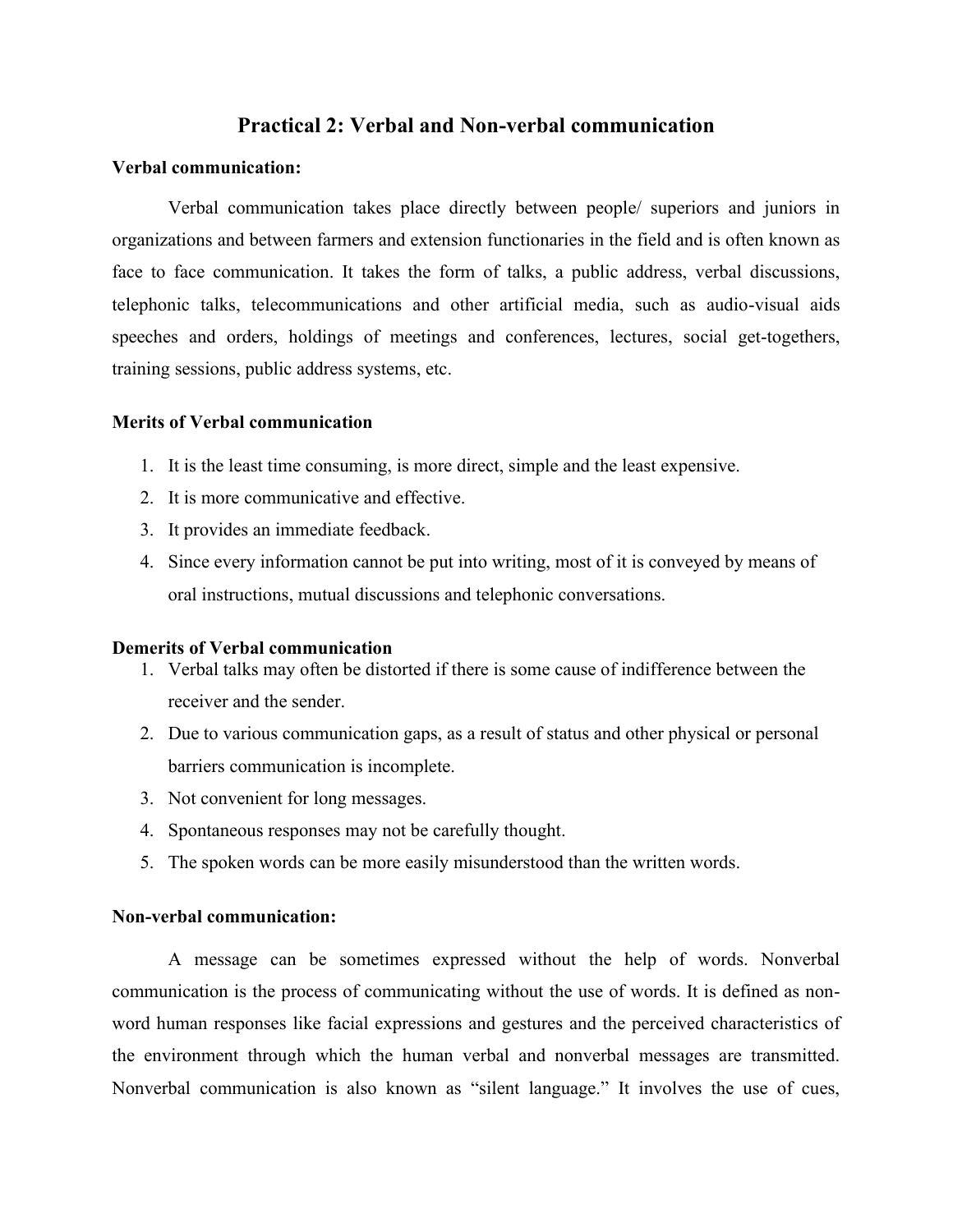gestures, vocal characteristics, facial expressions, and spatial relationship between the sender and the receiver to convey a message.

Kinesics is the interpretation of body language such as facial expressions and gestures or, more formally, non-verbal behavior related to movement, either of any part of the body or the body as a whole. Body Language is technically known as kinesics. Body movements include gestures, facial expressions and other physical movements. Every body movement conveys a certain meaning.

### **Advantages of Non-verbal communication:**

- 1. **Easy presentation**: Information can be easily presented in non-verbal communication through using visual, audio-visual and silent means of non-verbal communication.
- 2. **Substituting**: Non-verbal message may substitute for the verbal message especially if it is blocked by noise, interruption, long distance etc. for example; gestures-finger to lips to indicate need for quite, facial expressions- a nod instead of a yes.
- 3. **Help to illiterate people**: This type of communication use gestures, facial expressions, eye contact, proximity, touching etc. and without using any spoken or written word. So, it is very much helpful for illiterate people.
- 4. **Help to handicapped people**: Non-verbal cues of communication greatly help in handicapped people especially to deaf people. Deaf people exchange message through the movements of hands, fingers, eyeball etc.
- 5. **Attractive presentation**: Non-verbal communication is based on visual, picture, graph, sign etc. that can be seen very much attractive.
- 6. **Quick expression of message**: Non-verbal cues of communication like sign and symbol can also communicate some messages very quickly than written or oral messages.
- 7. **Reducing wastage of time**: The message of non-verbal communication reached the receiver very fast. For this reason it reduces the wastage of valuable time of the communicator.

# **Disadvantages or Limitations of Non-Verbal Communication**:

**Vague and imprecise**: Non-verbal communication is quite vague and imprecise. Since in this communication, there is no use of words or language which expresses clear meaning to the receiver.